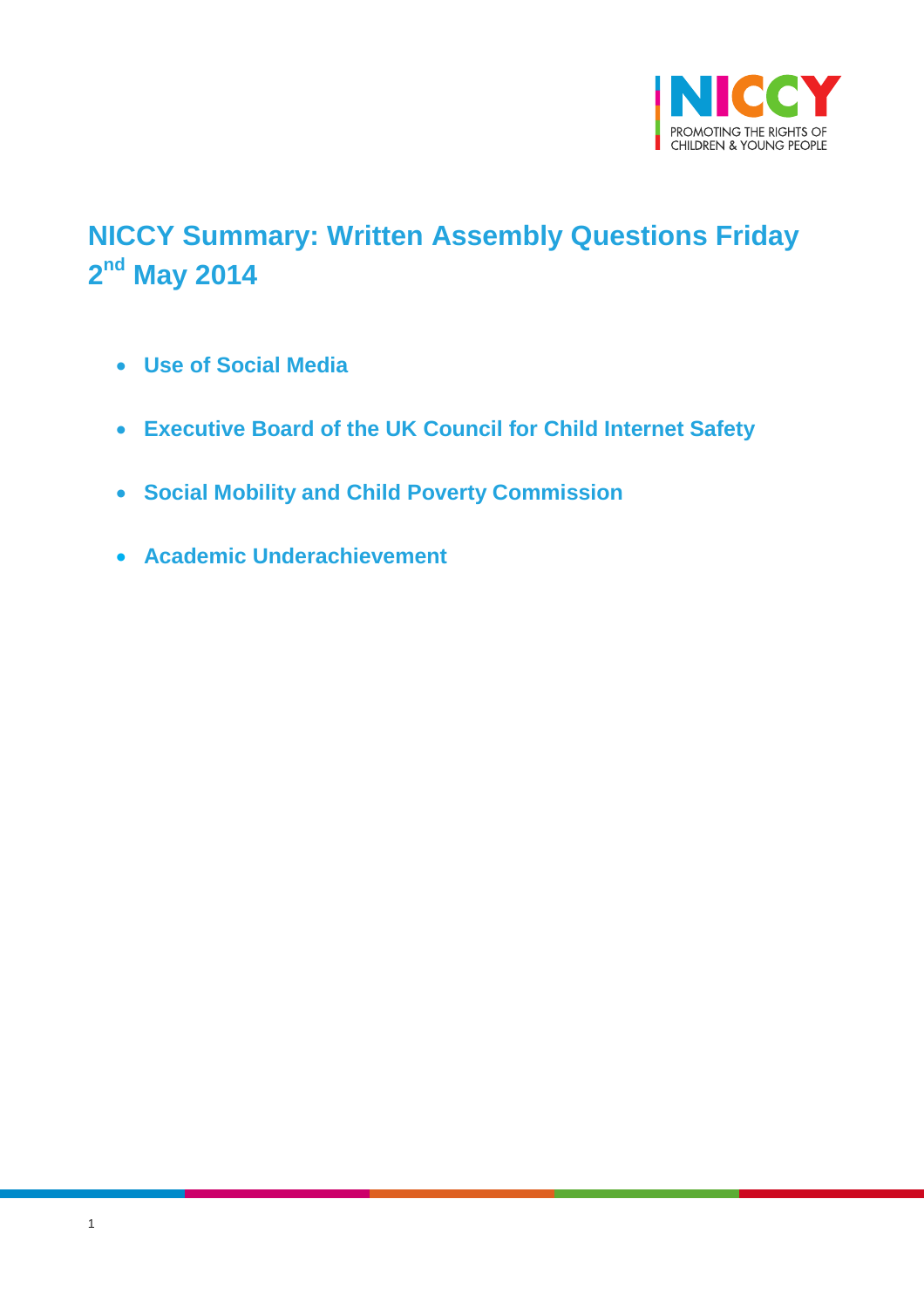

# <span id="page-1-0"></span>**Use of Social Media**

Mr Boylan asked the First Minister and deputy First Minister, given their responsibility for fostering good relations and tackling hate crime, how the use of social media to incite hatred over recent events can be addressed. (AQO 3121/11-15)

#### **Mr P Robinson and Mr M McGuinness (The First Minister and deputy First Minister):**

We remain committed to fostering good relations and to tackling issues of hate crime. Social media has developed very quickly over the last number of years and as such is a largely unregulated area. It is clearly the duty of those using such sites, and the owners of such sites, to ensure they are used in a legal and responsible way.

Educating young people on the responsible use of social media forms an aspect of one of the projects funded under the Contested Spaces Programme. We will look closely at what lessons can be learned from that project and how they might be applied on a wider stage.

#### [Back to Top](#page-0-0)

### <span id="page-1-1"></span>**Executive Board of the UK Council for Child Internet Safety**

Mrs Overend asked the First Minister and deputy First Minister what discussions have taken place between their Department and the Department of Health, Social Services and Public Safety to maximise the effectiveness of the Northern Ireland representation on the Executive Board of the UK Council for Child Internet Safety. (AQW 31636/11-15)

**Mr P Robinson and Mr M McGuinness:** The Department of Health, Social Services and Public Safety currently represents the Executive on the UK Council for Child Internet Safety (UKCCIS). We are of the view that DHSSPS is best placed to represent the Executive's interests on the Council given its overall responsibility for child protection and its oversight of the work that Safeguarding Board NI is taking forward on Child Internet Safety. Attendance by DHSSPS officials helps to ensure that that work is informed by and consistent with policy developments and best practice in the other jurisdictions and we fully support DHSSPS's continued representation. Any discussions which have taken place at official level have served to underline that position.

#### [Back to Top](#page-0-0)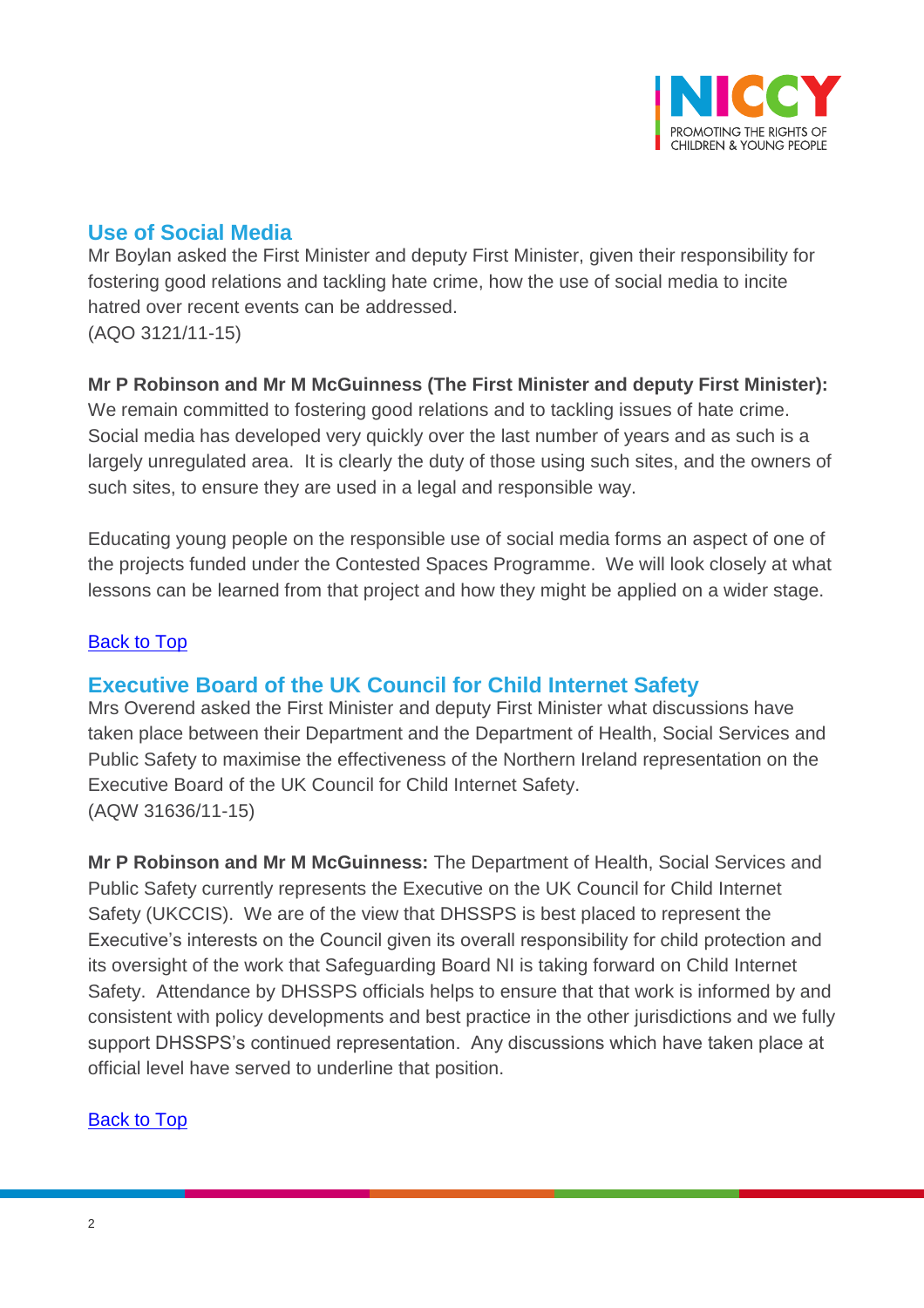

## <span id="page-2-0"></span>**Social Mobility and Child Poverty Commission**

Mr Agnew asked the First Minister and deputy First Minister why Northern Ireland does not have representation on the Social Mobility and Child Poverty Commission. (AQW 32335/11-15)

**Mr P Robinson and Mr M McGuinness:** The Welfare Reform Act 2012 amended the Child Poverty Act 2010 to create the Social Mobility and Child Poverty Commission. The Assembly must give its consent for Northern Ireland to be represented on this Commission. This matter is under consideration.

We continue to report against the targets in Child Poverty Act 2010 and are consulted in the development of the UK Child Poverty Strategy.

#### **[Back to Top](#page-0-0)**

### <span id="page-2-1"></span>**Academic Underachievement**

Mr Weir asked the Minister of Education what additional measures or strategies are being pursued to combat educational underachievement, particularly among Protestant boys. (AQW 32739/11-15)

**Mr O'Dowd (The Minister of Education):** I am determined to tackle educational underachievement wherever it occurs. Despite overall improvements in performance over recent years there still remains too large a gap in performance between pupils from socially disadvantaged areas and those from more affluent areas.

Since coming to office I have continued to implement policies to raise standards and tackle educational underachievement. These policies include the school improvement policy, the literacy and numeracy strategy, the revised curriculum, entitlement framework, the framework for early years' education and learning and the SEN and inclusion review.

I have redistributed school funding to target schools with high numbers of pupils from socially disadvantaged backgrounds under the common funding scheme and injected a further £10 million specifically targeting social deprivation into school budgets from April 2014.